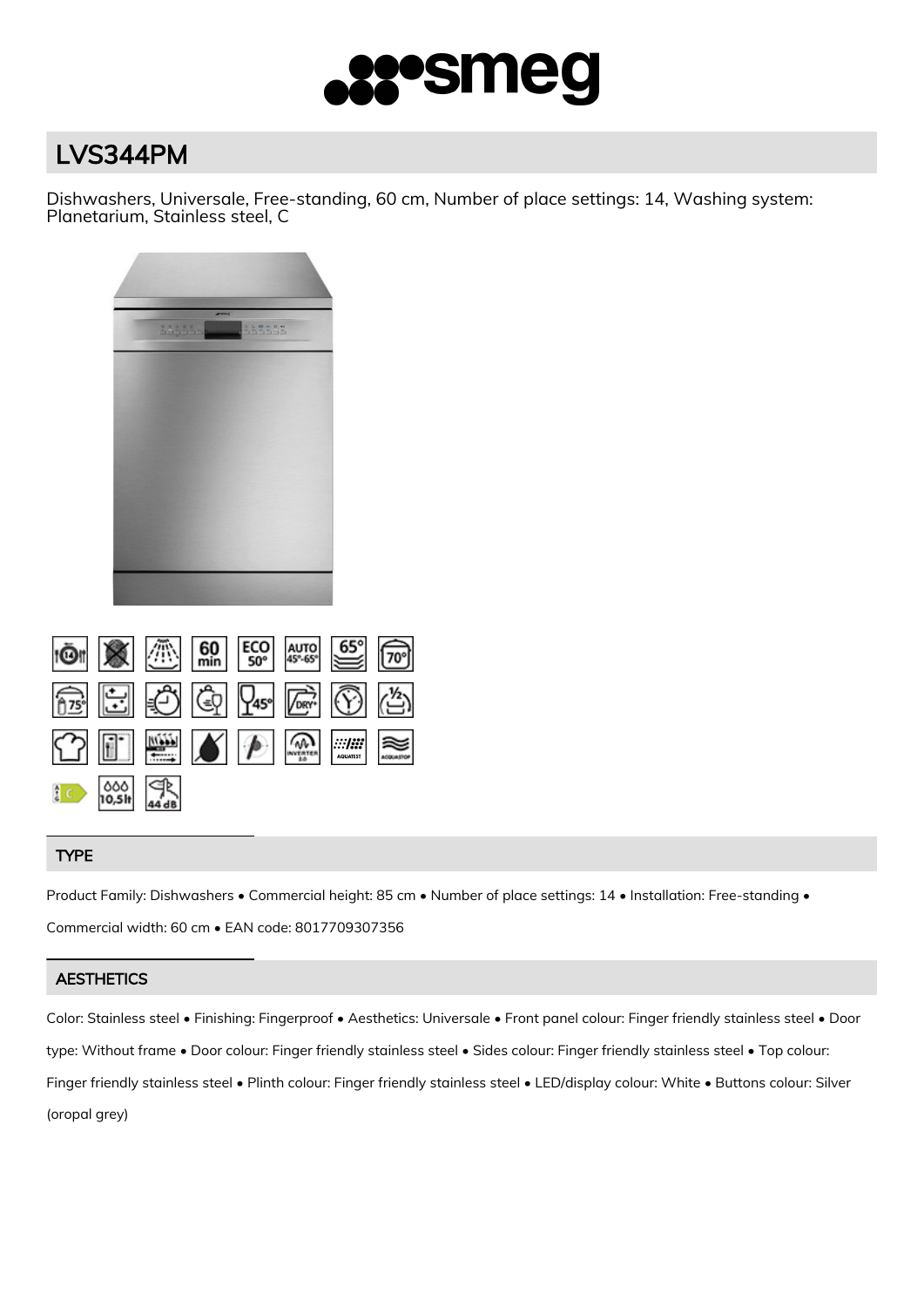#### PROGRAMME / FUNCTIONS

N. of programmes: 10+1 • Soak: Yes • Full express - 60 minutes: Yes • ECO: Yes • Auto sensor 45-65: Yes • Mix: Yes • Intense: Yes • Hygiene 99,9%: Yes • Self clean: Yes • Ultra Express: Yes • Crystal Pro: Yes • Crystal: Yes • Washing temperatures: 45, 50, 65, 70, 75 °C

## **OPTIONS**

Dry Assist+ option: Yes • Delay timer option: Up to 24 hours • 1/2 load FlexiZone option: Yes • Professional option: Yes

## **BASKETS**

N° baskets: 3, FlexiDuo • Basket colour: Grey • Basket components colour: Grey • Handle: In plastic with stainless steel insert on upper and lower basket • Upper Basket: With 3 foldable racks • Glass holder: Yes • Height adjustment of the upper basket: On three levels (5 cm) • Sliding Guides Extra Glide: Yes • Lower Basket: With 4 foldable racks • Largest loadable dish in upper basket: 19,0 cm • Lower basket with anti-drip inserts: Yes • Largest loadable dish in lower basket: 30,0 cm • Colour Inner Components: Blue

#### TECHNICAL FEATURES

Controls: Electronic • Display: Delayed start, Programme time indicator, Time to end indication • Door opening system: Yes • Display type: LED display • Salt light indicator: Light • Rinse aid indicator: Light • Progress indicator: Yes • End of cycle indicator: On display, with acoustic signal • Washing system: Planetarium • Drying system: Natural condenser drying, with Dry Assist + automatic door opening system at the end of the cycle • Motor: Inverter 2.0 • Third spray arm: Single • Water softener: With electronic setting • Turbidity sensor Aquatest: Yes • Flood protection system: Total Acquastop • Water supply: Single; cold/hot water max. 60°C - energysave with hot water up to 35% • Max water hardness: 100°fH;58°dH • Tub material: Stainless steel • Filter: Stainless steel • Concealed heating element: Yes • Hinges: Self balancing with fixed hinges • Adjustable feet: Just for levelling

#### PERFORMANCE / ENERGY LABEL NEW 2019

Energy Efficiency Class: C • Energy consumption [per 100 cycles, based on the eco programme]: 75 KWh • Rated capacity (ps): 14 • Water consumption [per cycle]: 10.5 litres • Programme duration: 4:25 h:min • Airborne acoustical noise emissions: 44 dB (A) re 1 pW • Airborne acoustical noise emission class: B • Energy efficiency Index (EEI): 43.8

#### ELECTRICAL CONNECTION

Connected power: 5450 W • Voltage: 220-240 V • Type of connection: Single-phase • Frequency (Hz): 50 Hz • Power supply cable length: 200 cm

## FEATURES ATTRIBUTES

Noise level: 40 - 44 dB(A)